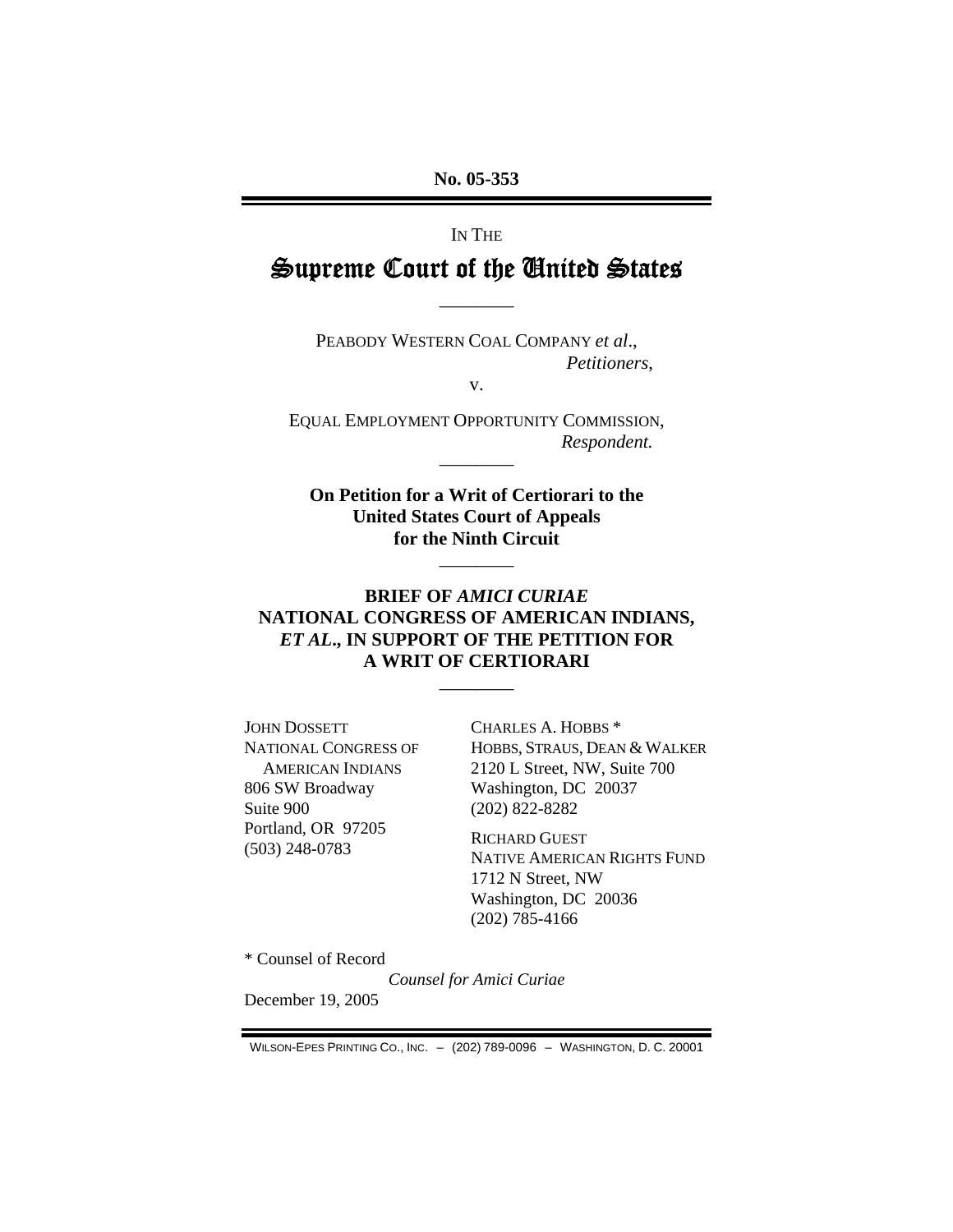## **QUESTION PRESENTED**

Whether the Equal Employment Opportunity Commission may, in a Civil Rights Act enforcement-type civil lawsuit against a coal-mining company, make an Indian tribe an unwilling party to the case, by joining the tribe as a party under F.R.Civ.P. Rule 19, when a statute (42 U.S.C. §2000e-5(f)) forbids the EEOC from filing a lawsuit directly against the Tribe, but rather gives the Attorney General that exclusive power (assuming argendo that tribal sovereign immunity has been waived so as to permit it).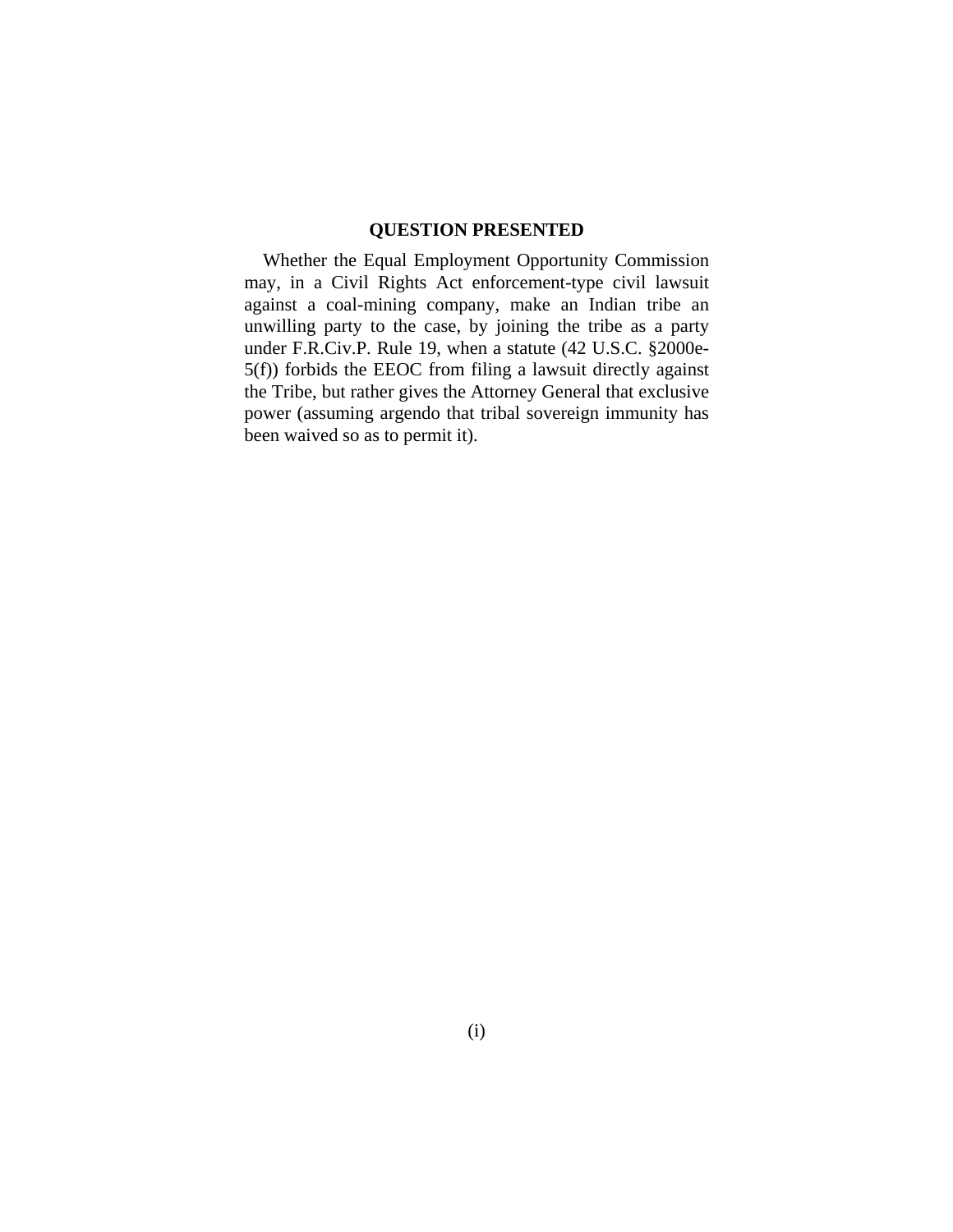# TABLE OF CONTENTS

|                                                                                                              | Page |
|--------------------------------------------------------------------------------------------------------------|------|
|                                                                                                              | i    |
| INTEREST OF THE AMICI CURIAE                                                                                 | 1    |
|                                                                                                              | 3    |
| INDIAN PREFERENCE LAWS HAVE A<br>$\mathbf{L}$<br>LONG HISTORY IN AMERICAN INDIAN                             | 3    |
| II.<br>MOST MAJOR INDIAN TRIBES TODAY<br>HAVE TRIBAL EMPLOYMENT RIGHTS<br>ORDINANCES, I.E. INDIAN PREFERENCE | 5    |
| THE CIRCUITS ARE SPLIT ON RULE 19<br>III                                                                     | 7    |
| IV. THE UNITED STATES HAS A CONFLICT<br>OF INTEREST IN THIS MATTER                                           | 7    |
|                                                                                                              |      |
| APPENDIX A-White Mountain Apache Indian                                                                      |      |
| APPENDIX B—List of Tribes Who Are Members of<br>the Council for Tribal Employment Rights                     | 2a   |

ii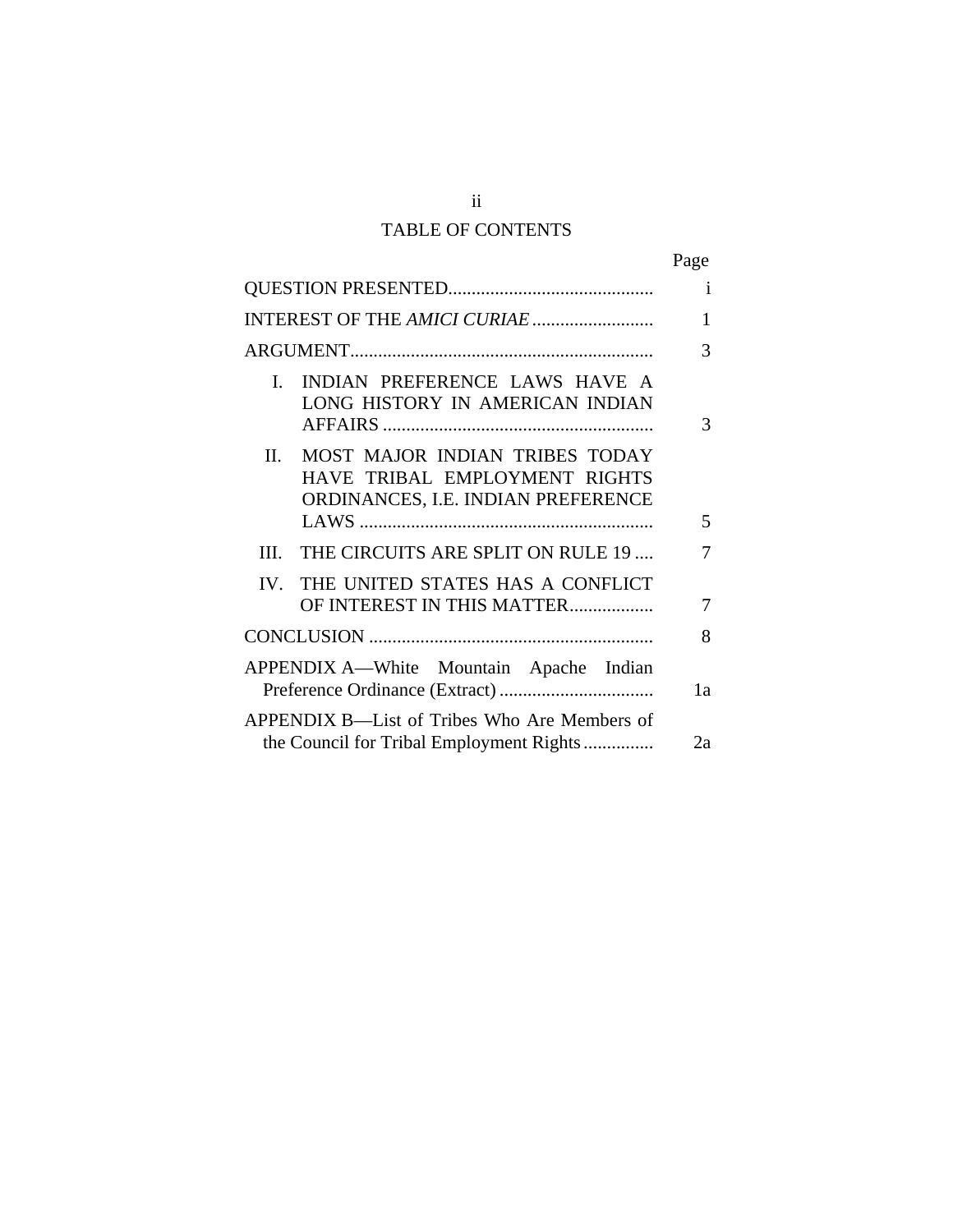## TABLE OF AUTHORITIES

# CASES Page *Morton v. Mancari*, 417 U.S. 535 (1974).............. 5, 7 *United States v. Mitchell*, 463 U.S. 206 (1983).....

## **STATUTES**

|                                                 | 4              |
|-------------------------------------------------|----------------|
|                                                 | 4              |
|                                                 | 3              |
|                                                 | 3              |
|                                                 | 3              |
|                                                 | 3              |
| 25 U.S.C. § 450e, Indian Self-Determination Act |                |
|                                                 | 4              |
| 25 U.S.C. §§ 472, Indian Reorganization Act     |                |
|                                                 | 4              |
| 25 U.S.C. § 633, Navajo-Hopi Rehabilitation Act |                |
|                                                 | 4              |
| 25 U.S.C. § 1633, Indian Health Service (Indian |                |
|                                                 | $\overline{4}$ |
|                                                 | 3, 4           |
| 43 U.S.C. § 1457(10), Responsibility of the     |                |
|                                                 |                |
| THER AUTHORITIES                                |                |
|                                                 |                |

| 6 |
|---|
|   |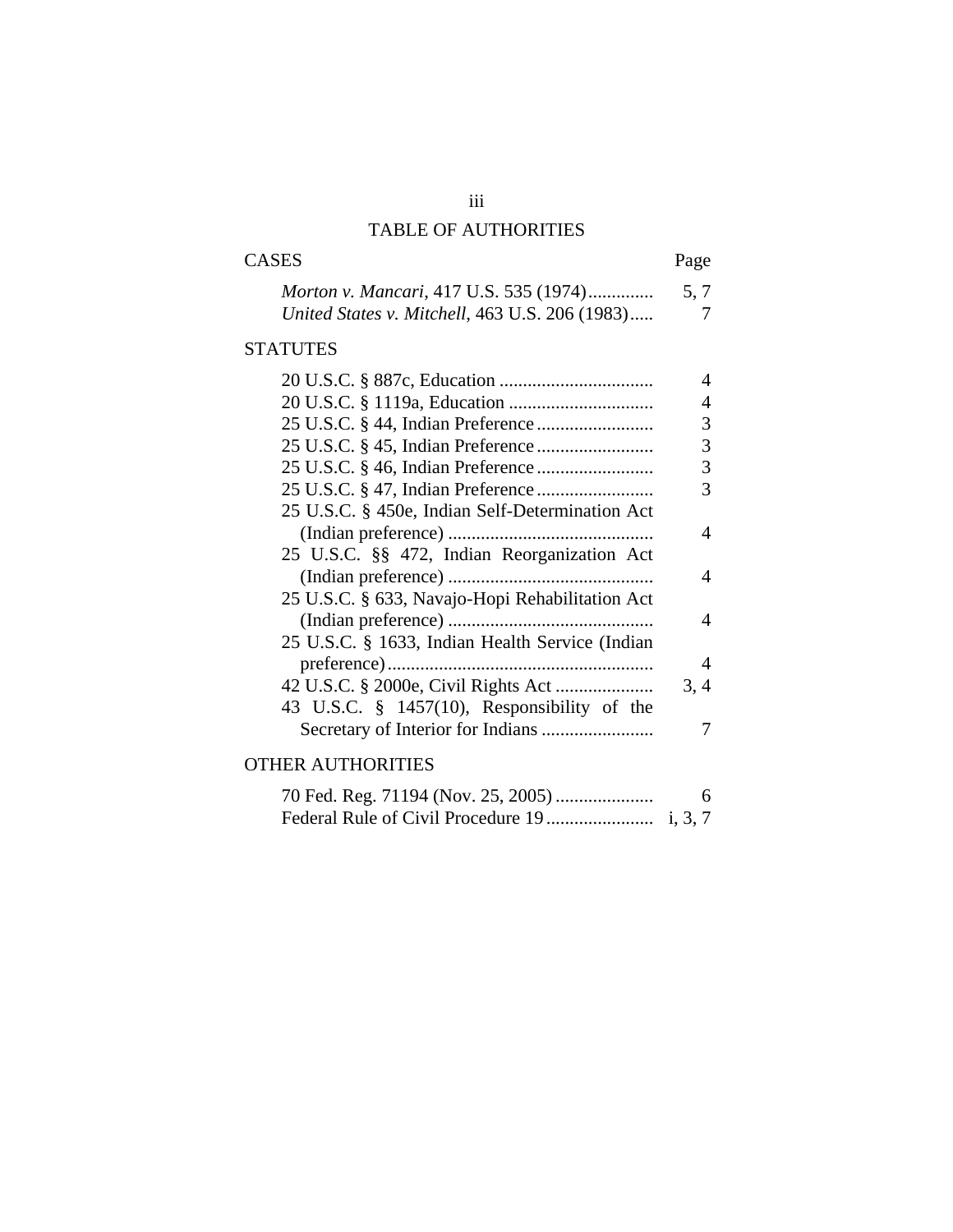#### IN THE

# Supreme Court of the United States ————

# No. 05-353 ————

PEABODY WESTERN COAL COMPANY *et al*., *Petitioners*,

v.

EQUAL EMPLOYMENT OPPORTUNITY COMMISSION, *Respondent.*

————

**On Petition for a Writ of Certiorari to the United States Court of Appeals for the Ninth Circuit**

————

## **BRIEF OF** *AMICI CURIAE* **NATIONAL CONGRESS OF AMERICAN INDIANS,** *ET AL***., IN SUPPORT OF THE PETITION FOR A WRIT OF CERTIORARI**

# **STATEMENT OF INTEREST OF** *AMICI CURIAE* **[1](#page-4-0)**

————

Established in 1944, the Amicus National Congress of American Indians ("NCAI") is the oldest and largest national organization addressing American Indian interests, representing more than 250 American Indian tribes and Alaskan Native groups. NCAI is dedicated to protecting the rights and improving the welfare of American Indians.

<span id="page-4-0"></span><sup>&</sup>lt;sup>1</sup> All parties have consented to the filing of this brief, and their consents have been filed with the Clerk. No counsel for a party authored this brief in whole or part, and no person other than amici or their members made a monetary contribution to the preparation or submission of this brief.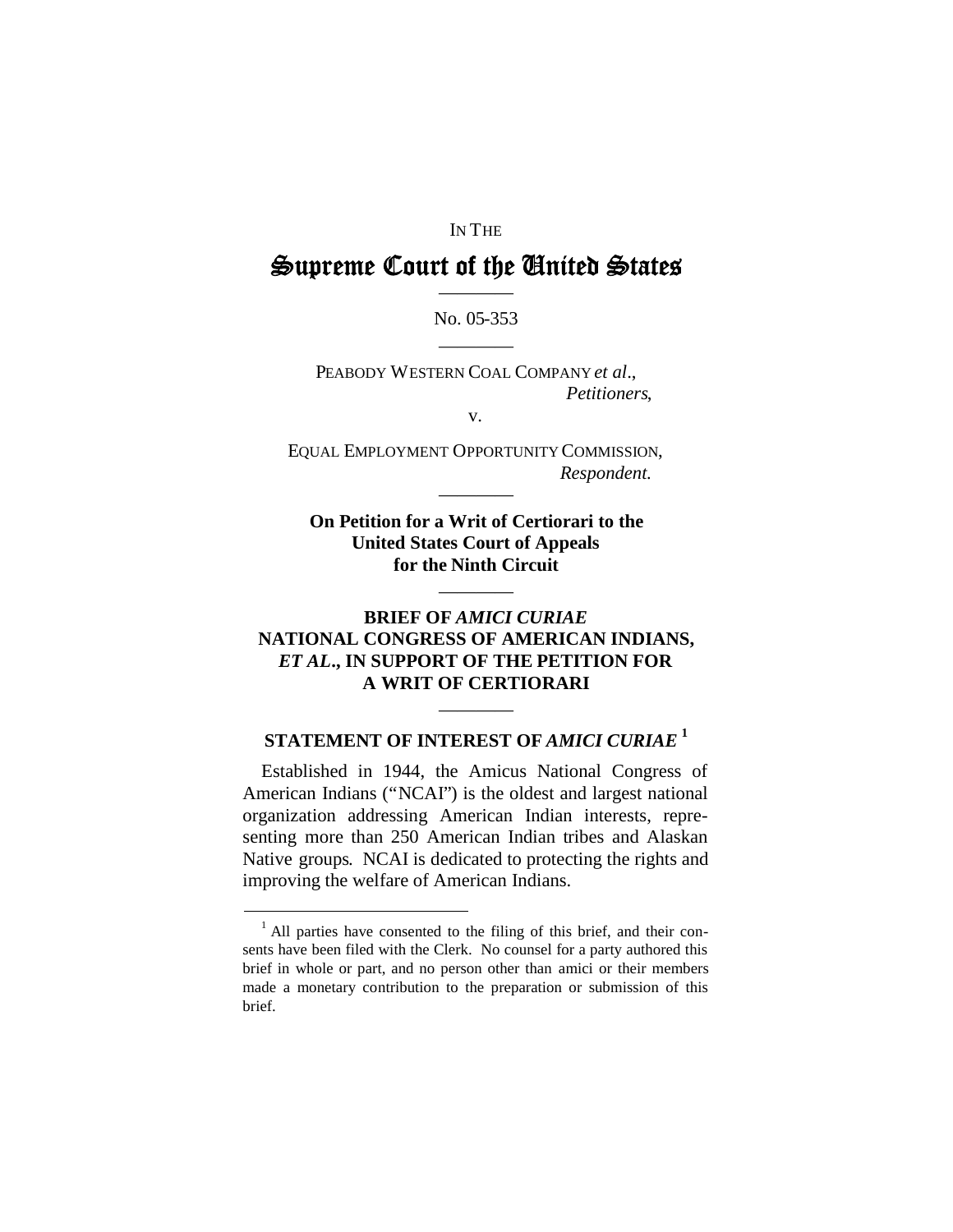In addition to National Congress of American Indians, the other amici are:

Mandan Hidatsa Arikara Nation, located on the Fort Berthold Reservation, North Dakota.

Eastern Cherokee Band of Indians, located on the Eastern Cherokee Reservation, North Carolina.

White Mountain Apache Tribe, located on the Fort Apache Reservation, Arizona.

Confederated Tribes of Siletz Indians, located on the Siletz Reservation, Oregon.<sup>[2](#page-5-0)</sup>

Metlakatla Indian Community, located on the Annette Islands Reservation, Alaska.

All Indian Pueblo Council, located in Albuquerque, an association of 19 Pueblo Indian tribes in New Mexico, each with its own reservation and government.

Hualapai Tribe, located on the Hualapai Reservation in Arizona.

The tribes who are amici herein have a strong interest in the status quo of their Indian preference laws (usually called "TERO ordinances," meaning tribal employment rights ordinances). On their reservations employers would not employ as many Indians except for the Indian preference ordinances. Unemployment tends to be high on remote Indian reservations. Indian preference laws help insure that qualified Indians are hired for work they can perform, which (1) is an important exercise of tribal self-government; (2) strengthens the tribal community; and (3) reduces need for federal assistance.

In addition to their interests in maintaining their own Indian preference laws, Indian tribes have a statutory right to

<span id="page-5-0"></span> $2^{2}$  Siletz does not have an Indian preference ordinance at the present time, but may have one in the future. It supports this brief.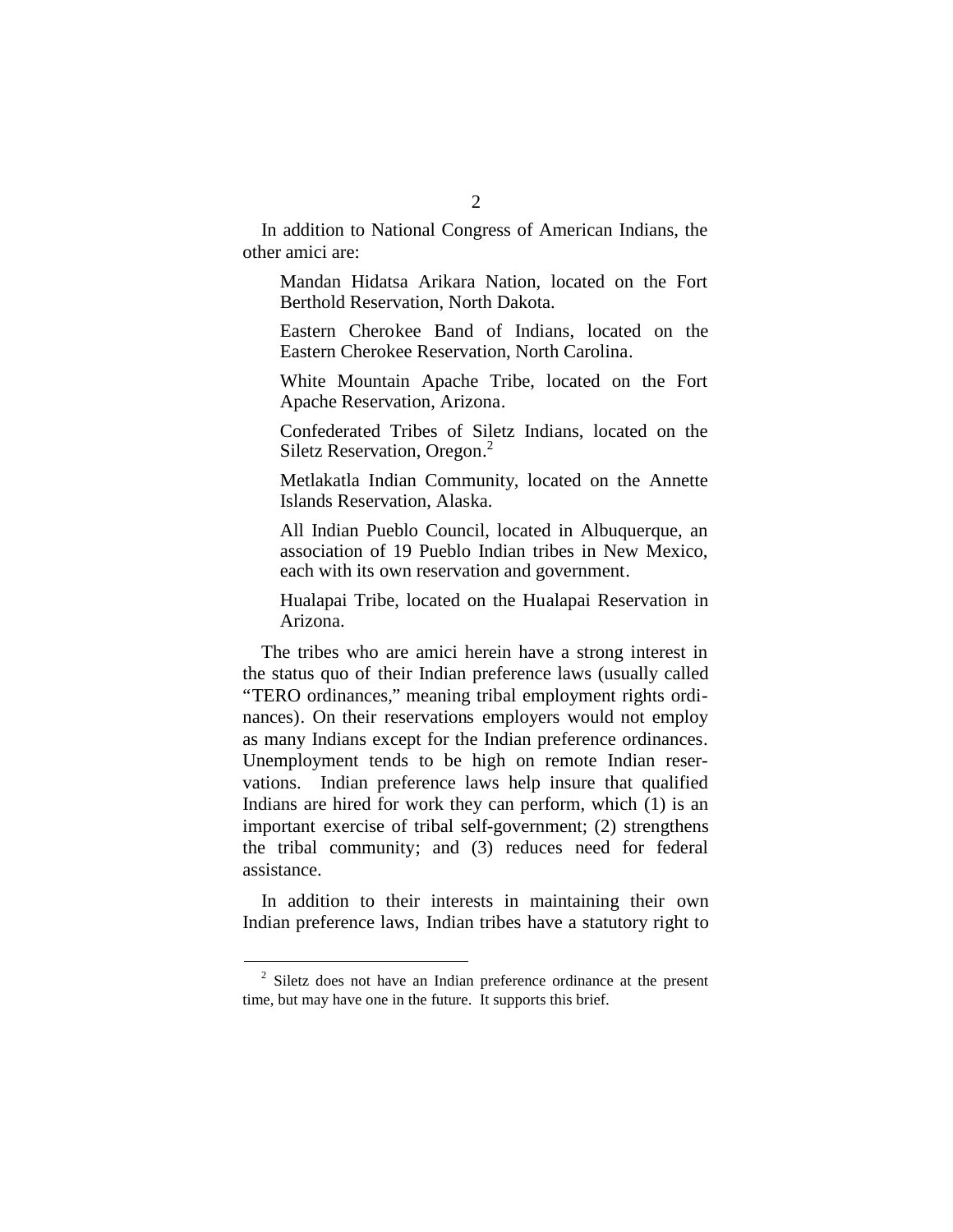have any challenge to their Indian preference laws be brought only by the U.S. Attorney General as provided in 42 U.S.C.  $§2000e-5(f)(1)$ , and then only if tribal sovereign immunity has been waived. The EEOC should not be recognized as having power to challenge an unconsenting tribe's laws by way of Rule 19 joinder, as was done here.

#### **ARGUMENT**

The immediate issue herein and the issue that brings Amici to this Court, is whether the EEOC can, under F.R.Civ.P. Rule 19, involuntarily implead an Indian tribal government to have its Indian preference laws voided, in the face of 42 U.S.C. § 2000e-5(f), which states:

 $\cdot$  (1) . . . In the case of a respondent which is a government, governmental agency, or political subdivision, if the Commission has been unable to secure from the respondent a conciliation agreement acceptable to the Commission, the Commission shall take no further action and shall refer the case to the Attorney General who may bring a civil action against such respondent in the appropriate United States district court. . . ."

The EEOC recognizes that the Navajo Nation is a "government," *see* Pet. App. 35a.

### **I. INDIAN PREFERENCE LAWS HAVE A LONG HISTORY IN AMERICAN INDIAN AFFAIRS.**

The concept of Indian preference has been on the federal statute books for many years. In 1834 Congress enacted what today is 25 U.S.C. § 45, requiring that in all cases of persons "employed for the benefit of the Indians, a preference shall be given to persons of Indian descent, if such can be found, who are properly qualified for the execution of the duties." *See also* 25 U.S.C. § 46 (1882), § 44 (1894), and § 47 (1908).

In 1934, section 12 of the Indian Reorganization Act directed the Secretary of the Interior to set standards of ability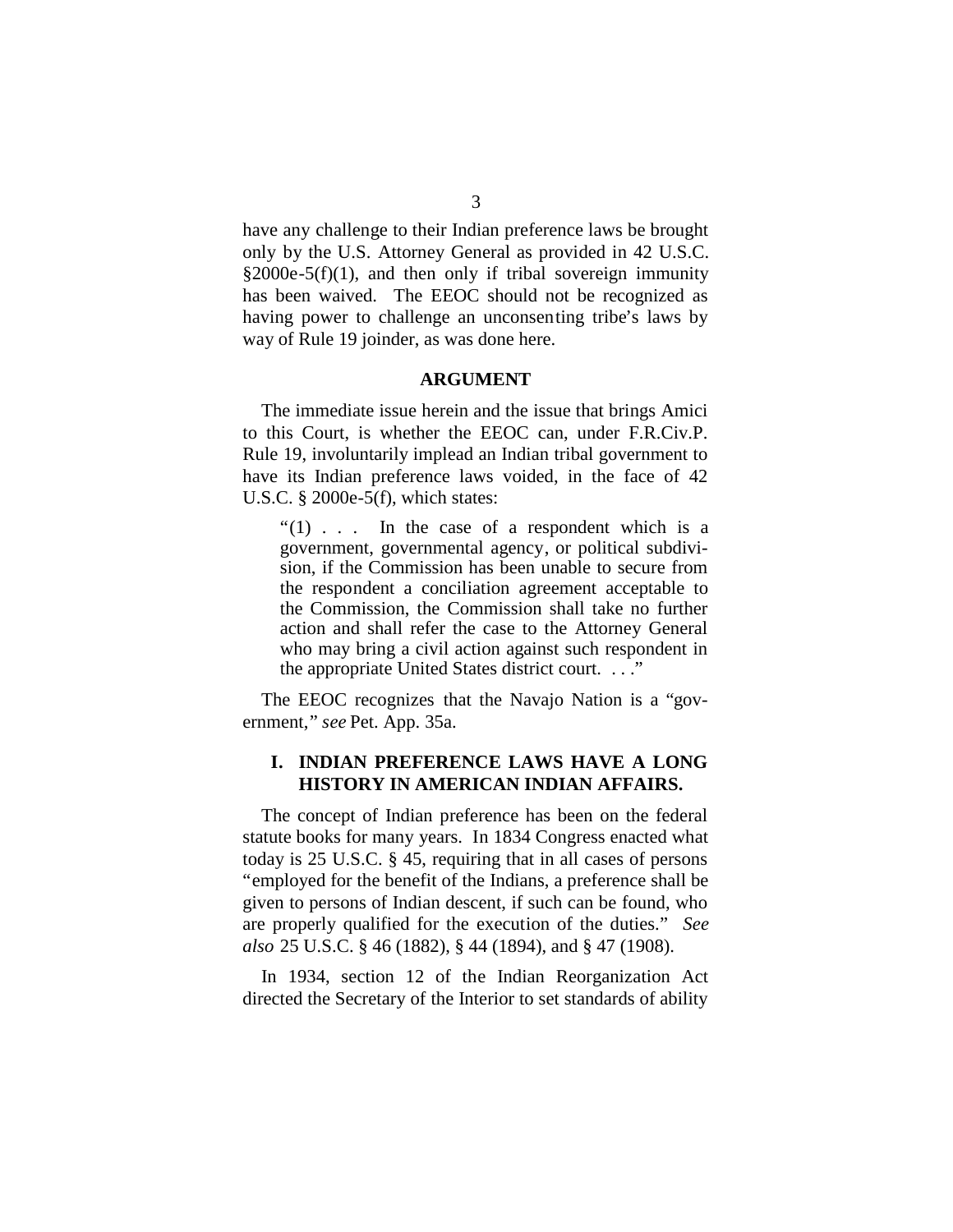for Indians who may be appointed as administrators of service to Indians, and such qualified Indians "shall hereafter have the preference to appointment to vacancies in any such positions." 25 U.S.C. § 472.

In 1950 Congress enacted the Navajo-Hopi Rehabilitation Act which provides that "Navajo and Hopi Indians shall be given, whenever practicable, preference in employment on all projects undertaken pursuant to this subchapter, and, in furtherance of this policy may be given employment on such projects without regard to the provisions of the civil-service and classification laws." 25 U.S.C. §633.

In 1964 Congress enacted the Civil Rights Act which prohibited discrimination in private employment, but at the same time exempted preferential employment of Indians by tribes or industries located on or near Indian reservations. 42 U.S.C. §§ 2000e(b) and 2000e-2(i).

In 1972 Congress required that Indians be given preference in Government programs for training teachers of Indian children. 20 U.S.C. §§ 887c(a) and (d), and § 1119a.

In 1975 the Indian Self-Determination Act provided certain Indian preferences, $3$  which were amended in 1994 to add that with respect to any self-determination contract that is intended to benefit one tribe, "the tribal employment or contract preference laws adopted by such tribe shall govern with respect to the administration of the contract . . . ." 25 U.S.C.  $§$  450e(c).

In 1972, this Court ruled that the Indian preference laws governing employment in the U.S. Bureau of Indian Affairs, were constitutionally permissible under the Equal Employment Opportunities Act of 1972, because they were not

<span id="page-7-0"></span> $3$  25 U.S.C. § 450e(b). The following year the Indian Health Service was authorized to give preference to Indians in construction of Indian health facilities. 25 U.S.C. § 1633.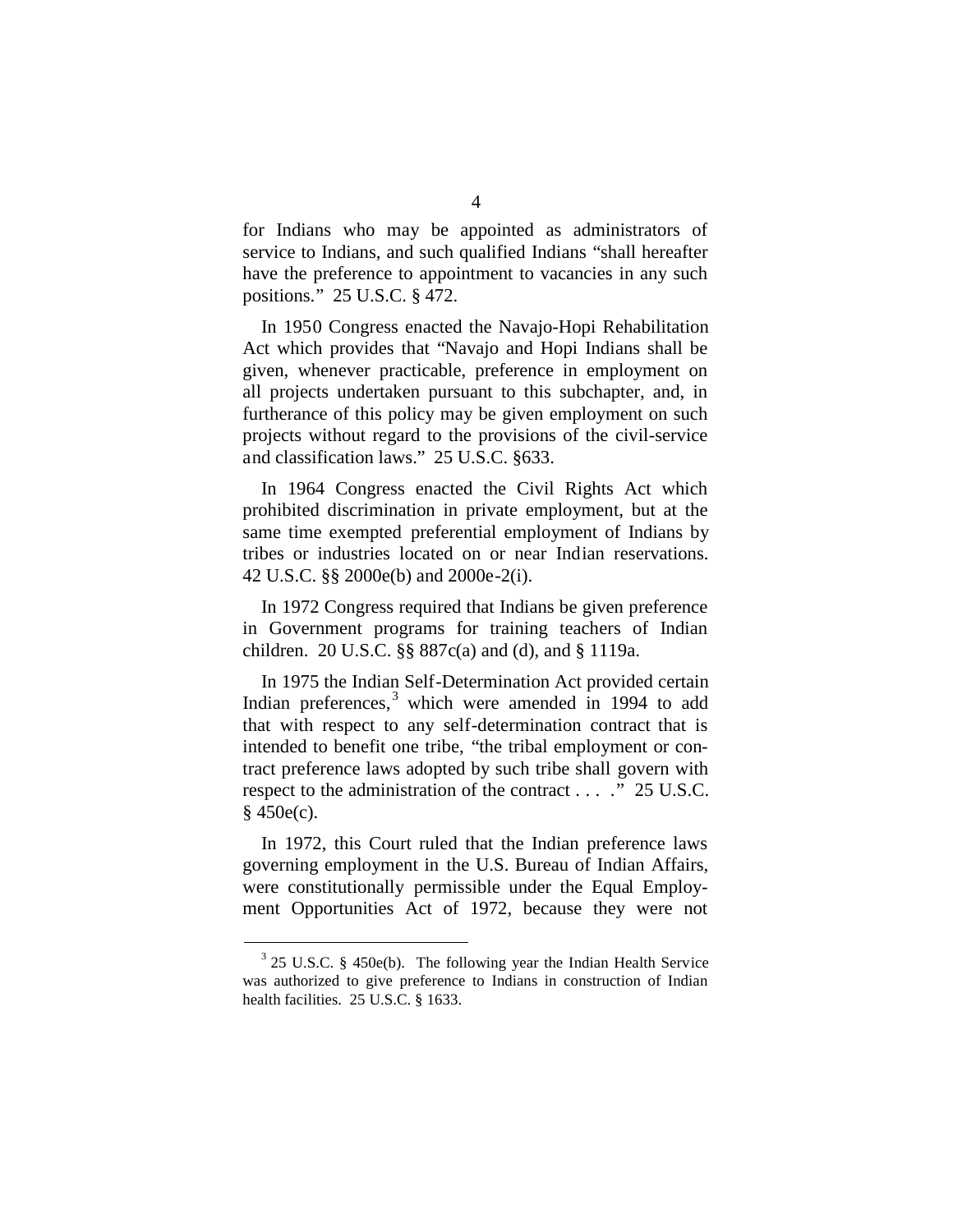racially based, but are "reasonably designed to further the cause of Indian self-government … ." *Morton v. Mancari*, 417 U.S. 535, 554 (1974) (unanimous).

### **II. MOST MAJOR INDIAN TRIBES TODAY HAVE TRIBAL EMPLOYMENT RIGHTS ORDI-NANCES, I.E. INDIAN PREFERENCE LAWS**

Most of the major Indian tribes today have TERO ordinances granting employment preference to Indians generally or to certain Indians. For example the TERO ordinance of Amicus White Mountain Apache Tribe grants three tiers of preference—first to tribal members; then to Indian spouses of tribal members; and finally to other Indians. *See* Appendix A. Some, like Navajo, have elected to give preference only to their own members. Other tribes have still other versions, according to the choices of the respective tribes. These choices are exercises of tribal self-government, tailored to the uniqueness of each tribal community.<sup>[4](#page-8-0)</sup>

To illustrate the pervasiveness of these ordinances throughout Indian country, amici point to the Council of Tribal Em-ployment Rights.<sup>[5](#page-8-1)</sup> This is a coalition of Indian tribes who have TERO ordinances and desire the benefit of networking with other tribes who also have TERO ordinances. Speaking

<span id="page-8-0"></span><sup>&</sup>lt;sup>4</sup> It is our understanding that the EEOC does not object to tribal laws that grant employment preference to all Indians, but objects to those which grant preference only to Indians who are members of the governing tribe, such as the Navajo TERO ordinance ultimately to be in question in the instant case if the Ninth Circuit ruling is allowed to stand.

<span id="page-8-1"></span> $<sup>5</sup>$  Council of Tribal Employment Rights, founded in 1978, is headquar-</sup> tered in Phoenix. It currently has 101 dues-paying members. It has provided TERO training to the BIA and other government agencies, and has helped tribes secure TERO contracts from the EEOC. It is funded by grants from the Administration for Native Americans, contracts with federal agencies and others, and membership dues. CTER is not an amicus in this proceeding.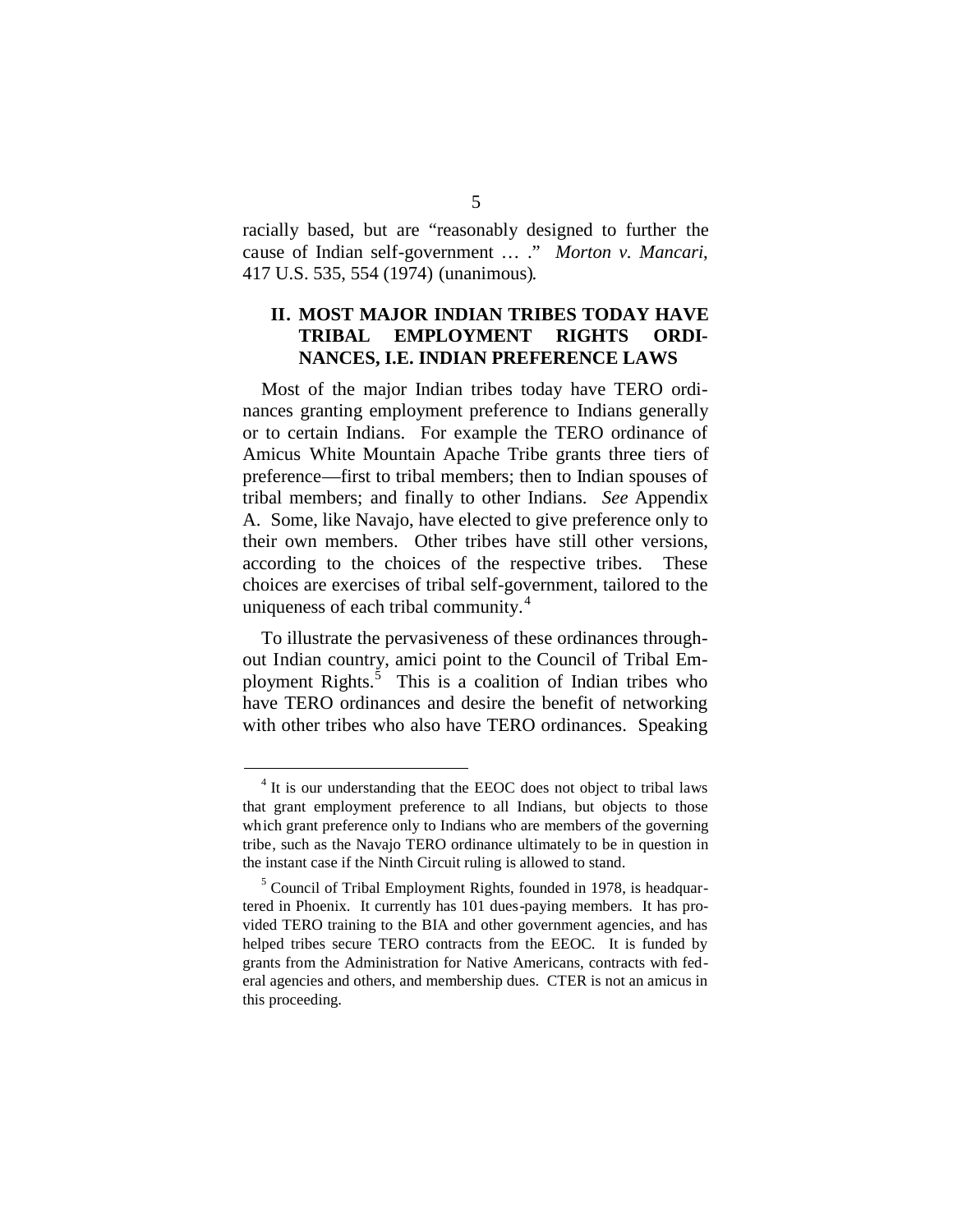of the tribes in the lower 48 states (i.e. excluding Alaska and Hawaii), there are currently 101 dues-paying tribes who are members of CTER. Most of these are well-known tribes with well-organized governments.<sup>[6](#page-9-0)</sup>

As for the Alaska Native organizations, the CTER estimates that the Alaska Native organizations who are among its members represent directly or indirectly about 150 of the 229 federally recognized Alaska Native organizations on the Secretary's list.

These numbers are presented in order to illustrate the nation-wide impact that would ensue should there be any change to the status quo of TERO ordinances, and to the exclusive power of the Attorney General to challenge them (assuming arguendo that tribal sovereign immunity has been waived). The impact would be especially severe were the decision of the Ninth Circuit allowed to stand. Within that Circuit reside [7](#page-9-1)4% of the 564 federally recognized tribes.<sup>7</sup>

If tribal TERO ordinances can be federally challenged at all (and they cannot be unless tribal sovereign immunity is held to have been waived), then it is important to tribes that the challenge be made only by the Attorney General, as Congress intended, and not by the EEOC. The reason is that the Attorney General is much more politically sensitive than the EEOC, and rightly so, since interference with tribal laws involves interference with a sovereign government, which

<span id="page-9-0"></span><sup>&</sup>lt;sup>6</sup> According to the Secretary's latest official list of federally recognized Indian tribes, there are 335 such tribes in the lower 48 states. 70 Fed. Reg. 71194 (Nov. 25, 2005). The 101 tribes who are members of CTER tend to be the larger and more organized tribes. Not all major tribes are members; Navajo, for example, is not a member. A list of these tribes appears as Appendix B, and also on the website of an Indian tribe: tulaliptero.com/terowebapplications/terodirectory.aspx.

<span id="page-9-1"></span> $\frac{7}{1}$  Of the 564 tribes listed in the Secretary's list of federally organized tribes (229 in Alaska and 335 in the lower 48 states), 419 are within the Ninth Circuit (229 in Alaska and 190 in the lower 48—or 74%.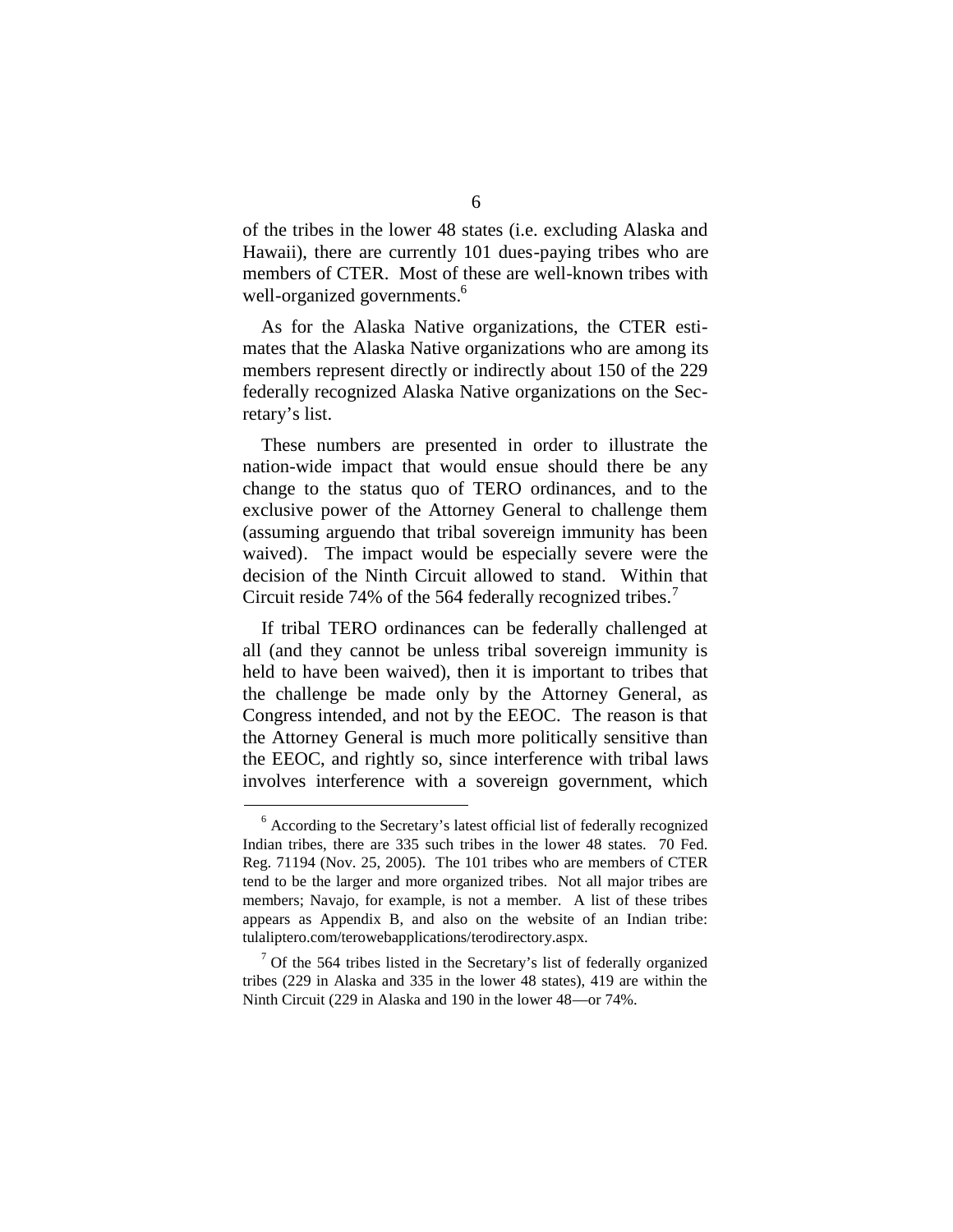is inherently a political matter, a factor not relevant to the EEOC's primary mission. The Attorney General would be more likely to settle differences by negotiation rather than by litigation, and more likely to give weight to tribal cultural factors and the trust relationship of the United States to Indian tribes.<sup>[8](#page-10-0)</sup>

#### **III. THE CIRCUITS ARE SPLIT ON RULE 19**

As argued in Peabody Coal's Petition for Certiorari, there is a split between the Circuit Courts of Appeals as to whether Rule 19 permits involuntary joinder of a party defendant, where the plaintiff lacks power to sue directly. Petn. p. 8-15. It is inappropriate that Indian tribes in some circuits have rights that are denied similarly situated tribes in other circuits. This Court should grant the Petition in order to make Rule 19 uniform for all circuits.

### **IV. THE UNITED STATES HAS A CONFLICT OF INTEREST IN THIS MATTER**

This Court should note that the United States has a conflict in this matter. On the one hand, it has an interest (through the EEOC) in enforcing the equal employment opportunity laws. On the other hand, it has a fiduciary relationship with the Indian tribes of this county, *see e.g., United States v. Mitchell*, 463 U.S. 206, 225 (1983), and through the Secretary of the Interior, 43 U.S.C. § 1457(10), an obligation to support tribal self-governance decisions. *See Morton v. Mancari*, supra.

This Court should grant Certiorari to determine the proper balance to be struck between these interests.

<span id="page-10-0"></span> $8<sup>8</sup>$  The Department of Justice actually has a desk devoted to the interplay between tribal and federal interests—the Office of Tribal Justice.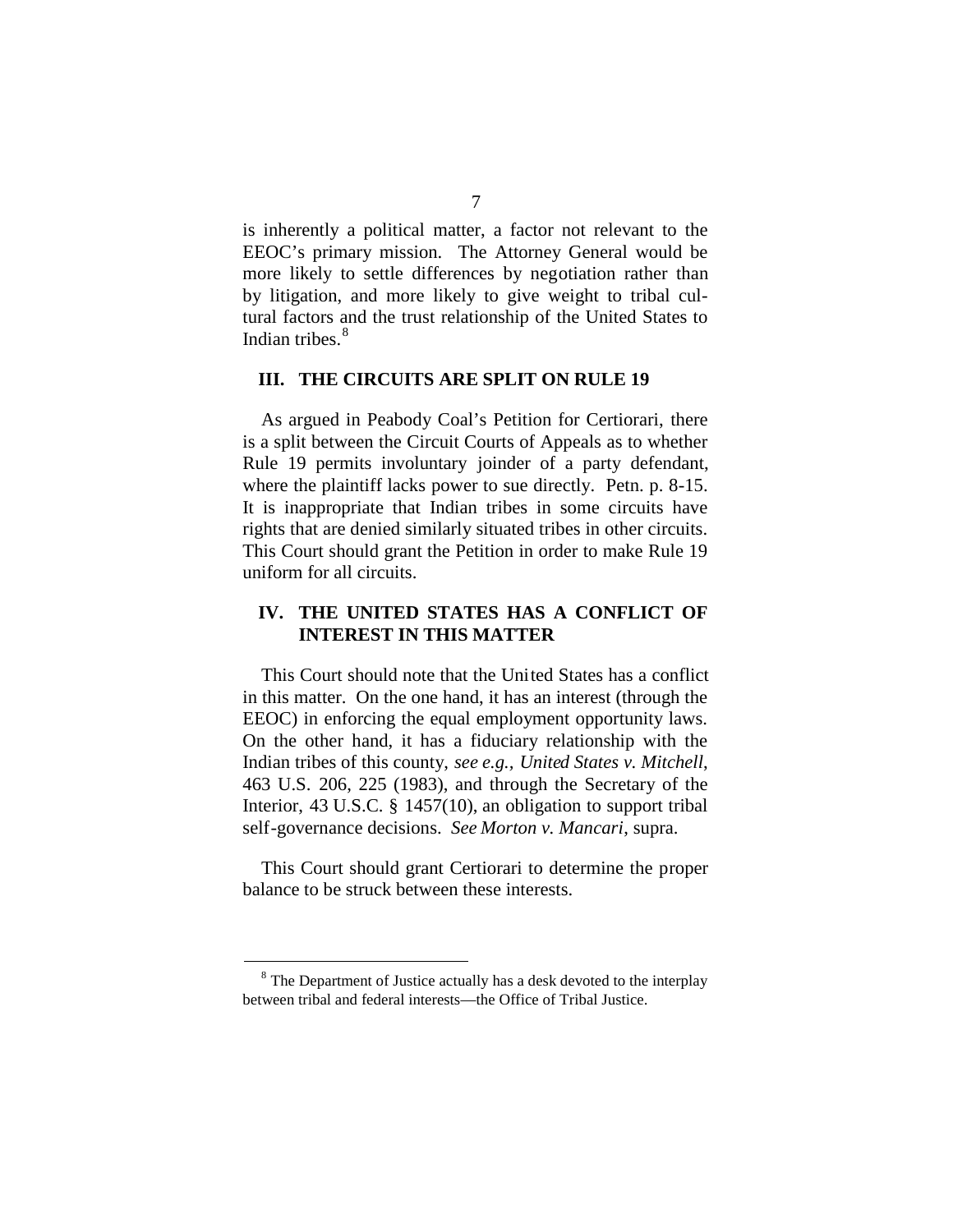## **CONCLUSION**

The writ of certiorari should be granted.

Respectfully submitted,

JOHN DOSSETT NATIONAL CONGRESS OF AMERICAN INDIANS 806 SW Broadway Suite 900 Portland, OR 97205 (503) 248-0783

CHARLES A. HOBBS \* HOBBS, STRAUS, DEAN & WALKER 2120 L Street, NW, Suite 700 Washington, DC 20037 (202) 822-8282

RICHARD GUEST NATIVE AMERICAN RIGHTS FUND 1712 N Street, NW Washington, DC 20036 (202) 785-4166

\* Counsel of Record

*Counsel for Amici Curiae*

December 19, 2005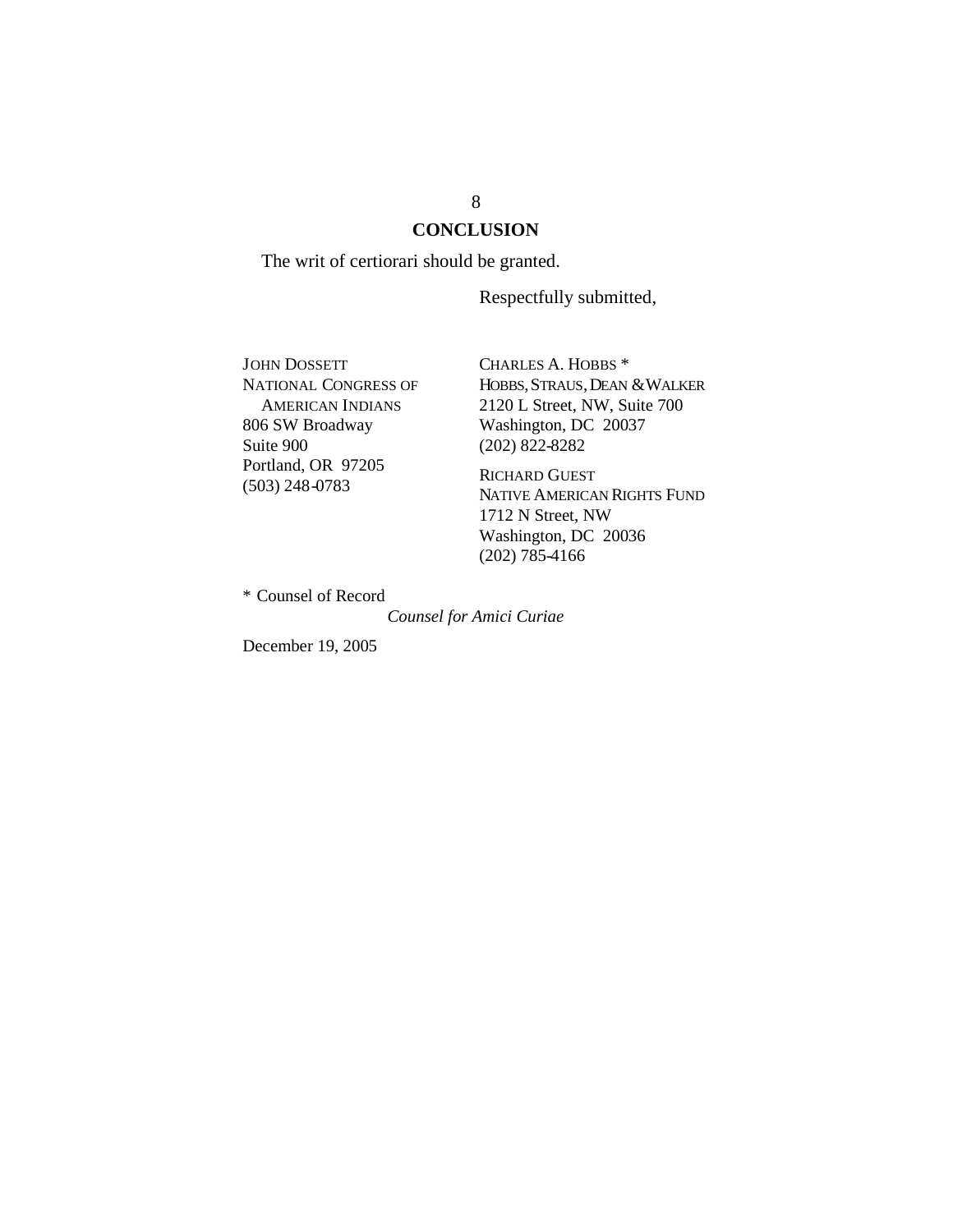#### **APPENDIX A**

### ORDINANCE 203 OF THE WHITE MOUNTAIN APACHE TRIBE OF THE FORT APACHE INDIAN RESERVATION

BE IT ENACTED by the White Mountain Apache Tribal Council in Council Assembled that Chapter One, Section 1.2D. of the Labor Code of the White Mountain Apache Tribe shall be amended as follows:

D. Indian preference means the following priority order of preference:

> (1) Enrolled member of the White Mountain Apache Tribe.

> (2) Indian spouse of an enrolled member of the White Mountain Apache Tribe.

(3) Other Indians.

The above preference priority applies to all employment activities, including those undertaken pursuant to the Indian Self-Determination and Education Assistance Act, P.L. 93- 638, as amended, except for employment funded by federal government programs unrelated to the Indian Self-Determination Act, which shall have the following priority order of preference:

- (1) Local Indian.
- (2) Other Indian.

The foregoing ordinance was on December 20, 1995, duly adopted by a vote of 10 for and 0 against by the Tribal Council of the White Mountain Apache Tribe, pursuant to authority vested in it by Article IV, Section 1 (a), (i), (s), (t) and (u) of the Constitution of the Tribe, ratified by the Tribe September 30, 1993, and approved by the Secretary of the Interior on November 12, 1993, pursuant to Section 16 of the Act of June 18, 1934 (48 Stat. 984).

1a

 $\sqrt{s}$ /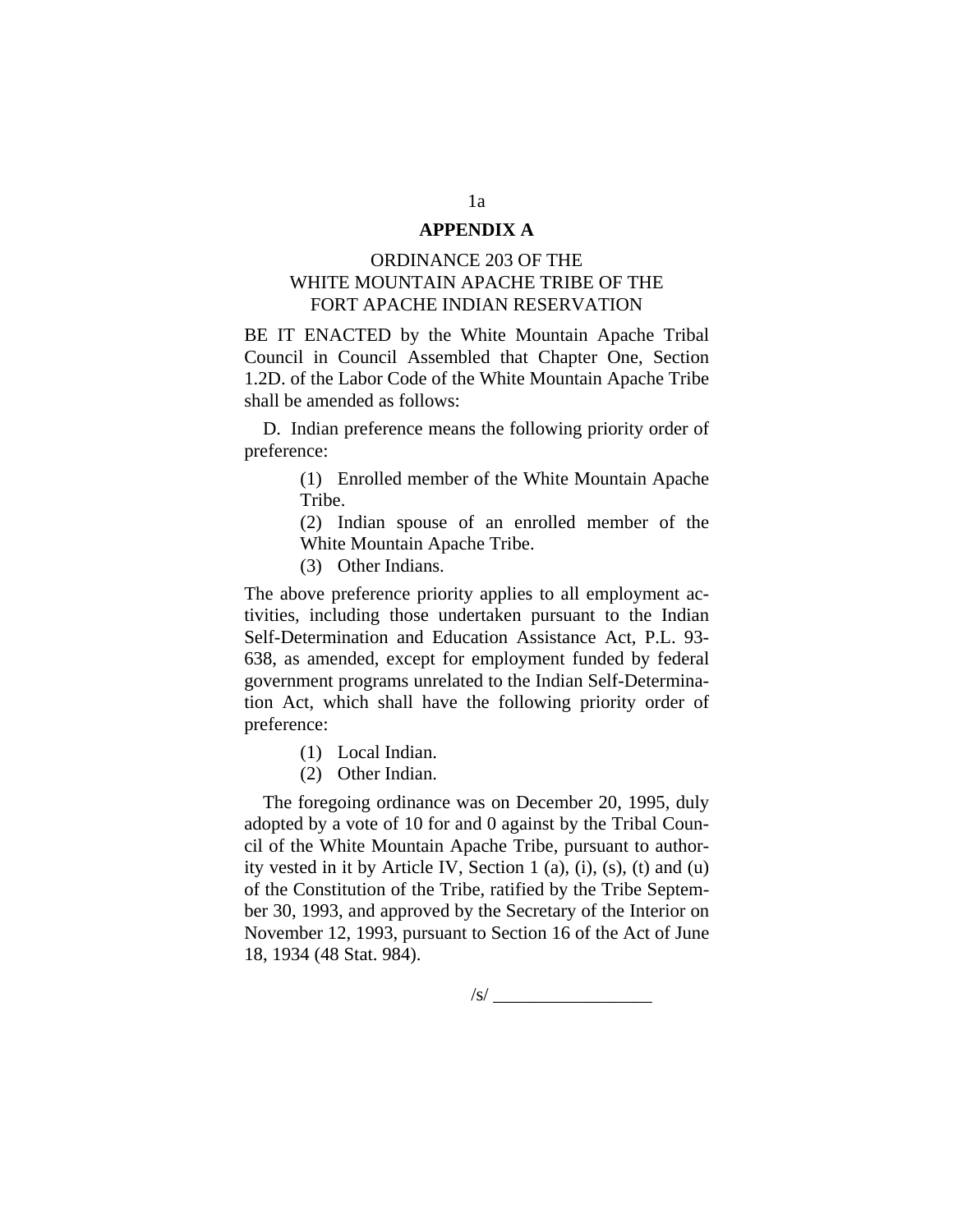# **APPENDIX B**

### Council of Tribal Employment Rights 2005

| <b>I. Alaska Region</b>                               | State |
|-------------------------------------------------------|-------|
| 1. Alaska Native Coalition on Employment and Training | AK    |
| 2. Aleutian/Pribilof Islands Association              | AK    |
| 3. Arctic Slope Native Association                    | AK    |
| 4. Association of Village Council Presidents          | AK    |
| 5. Bristol Bay Native Association                     | AK    |
| 6. Central Council Tlinget and Haida Indians          | AK    |
| 7. Chugachmiut Inc.                                   | AK    |
| 8. Cook Inlet Tribal Council                          | AK    |
| 9. Copper River Native Association                    | AK    |
| 10. Kawarek Inc.                                      | AK    |
| 11. Kodiak Area Native Association                    | AK    |
| 12. Maniilaq Manpower                                 | AK    |
| 13. Metlakatla Indian Community                       | AK    |
| 14. Sitka Tribe                                       | AK    |
| 15. Tanana Chiefs Conference                          | AK    |
|                                                       |       |

# II. Dakota Coalition

| Cheyenne River Sioux                               | <b>SD</b> |
|----------------------------------------------------|-----------|
| <b>Crow Creek Sioux</b>                            | SD        |
| Lower Brule Sioux                                  | <b>SD</b> |
| Oglala Sioux                                       | <b>SD</b> |
| Omaha Tribe                                        | NE        |
| <b>Rosebud Sioux</b>                               | <b>SD</b> |
| <b>Sisseton Wahpeton Sioux</b>                     | SD        |
| Spirit Lake Sioux                                  | ND        |
| <b>Standing Rock Sioux</b>                         | ND        |
| Three Affiliated Tribes (Mandan, Hidatsa, Arikara) | ND        |
| Turtle Mountain Chippewa                           | ND        |
| <b>Yankton Sioux</b>                               | SD        |
|                                                    |           |

2a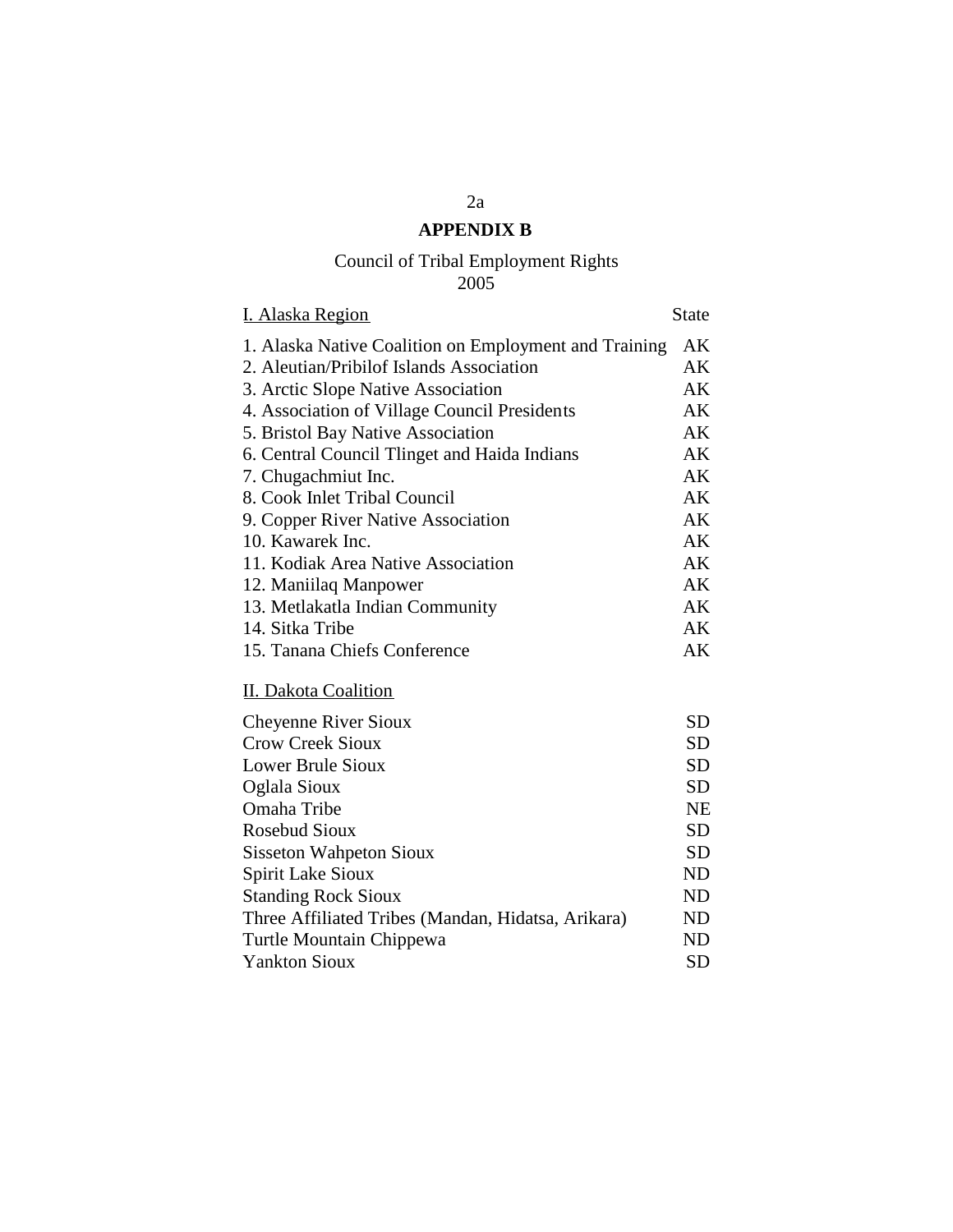| 3a                                         |              |
|--------------------------------------------|--------------|
| <b>III.</b> Eastern Region                 | <b>State</b> |
| 1. Alabama Intertribal Council             | AL           |
| 2. Eastern Band of Cherokees               | NC           |
| 3. Mohegan                                 | <b>CT</b>    |
| 4. Narragansett                            | RI           |
| 5. Poarch Band of Creek Indians            | AL           |
| 6. Seminole Tribe of Florida               | FL           |
| 7. Seneca Nation                           | NY           |
| 8. Wampanoag Tribe of Gay Head (Acquinnah) | <b>MA</b>    |
| <b>IV.</b> Great Lakes Region              |              |
| 1. Bois Forte Tribe of Chippewa            | <b>MN</b>    |
| 2. Fond du Lac Chippewa                    | MN           |
| 3. Ho-Chunk Nation                         | WI           |
| 4. Keeweenah Bay Tribe                     | MI           |
| 5. Leech Lake Band of Ojibway              | <b>MN</b>    |
| 6. Mille Lacs Band of Ojibway              | <b>MN</b>    |
| 7. Oneida Nation                           | WI           |
| 8. Red Lake Band of Chippewa               | <b>MN</b>    |
| 9. Stockbridge Munsee Tribe                | WI           |
| 10. White Earth Band of Chippewa           | <b>MN</b>    |
| V. Pacific Northwest Region                |              |
| 1. Couer d'Alene Tribe                     | ID           |
| 2. Colville Confederated Tribes            | <b>WA</b>    |
| 3. Confederate Tribes of Siletz            | <b>OR</b>    |
| 4. Confederate Tribes of Umatilla          | <b>OR</b>    |
| 5. Confederate Tribes of Warm Springs      | <b>OR</b>    |
| 6. Ft. McDermitt Pai-Sho                   | NV           |
| 7. Fallon Paiute Shoshone                  | NV           |
| 8. Grande Ronde Tribe                      | <b>OR</b>    |
| 9. Hoopa Valley Tribe                      | CA           |
| 10. Kootenai Tribe                         | ID           |
| 11. Lower Elwha Klallum                    | <b>WA</b>    |
| 12. Lummi Nation                           | <b>WA</b>    |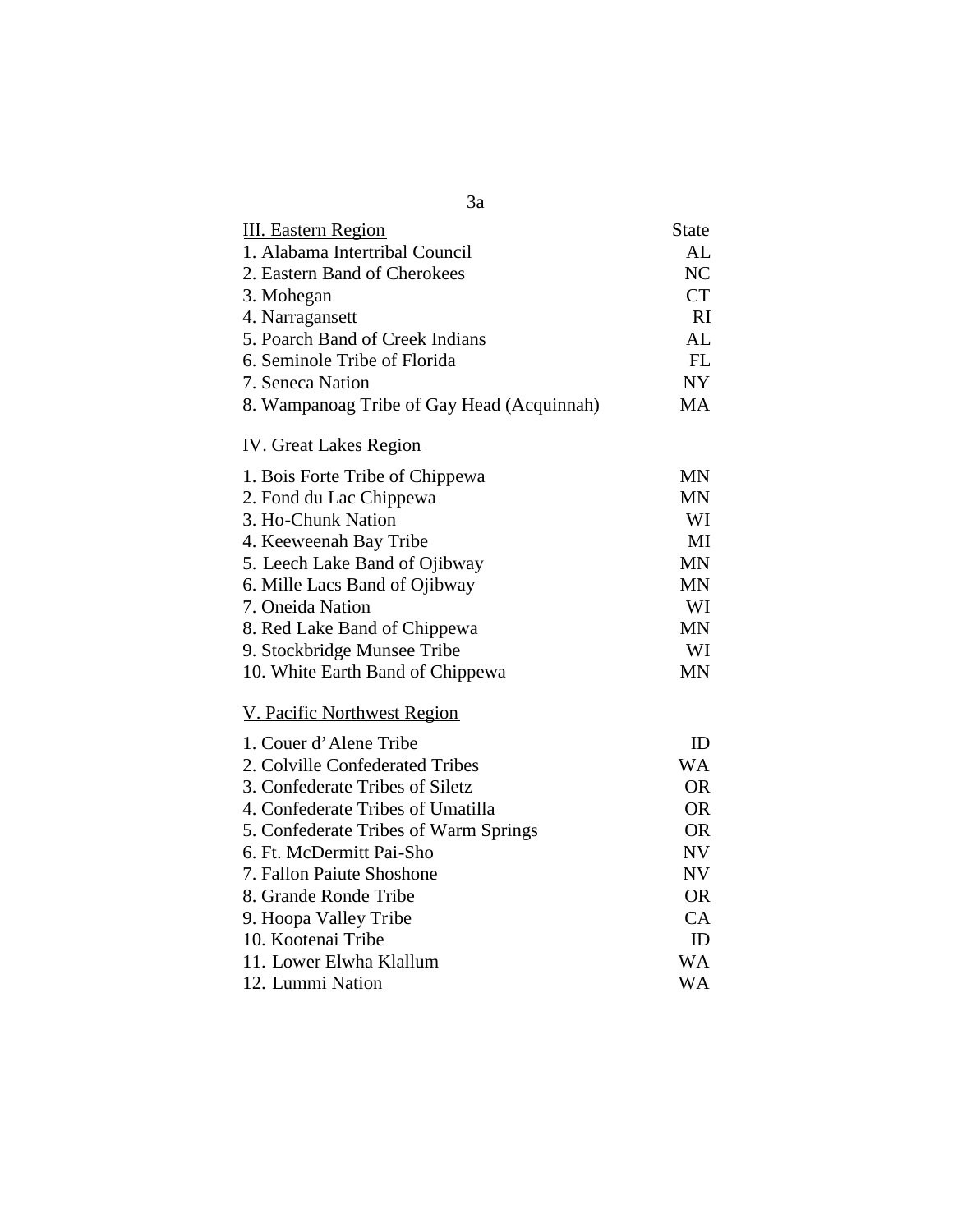|                                 | <b>State</b> |
|---------------------------------|--------------|
| 13. Makah Tribe                 | WА           |
| 14. Muckleshoot Tribe           | WA           |
| 15. Nez Perce Tribe             | ID           |
| 16. Puyallup Tribe              | WА           |
| 17. Quinault Nation             | <b>WA</b>    |
| 18. Shoshone Bannock            | ID           |
| 19. Shoshone Paiute Duck Valley | <b>NY</b>    |
| 20. Spokane Tribe               | WА           |
| 21. Swinomish                   | WА           |
| 22. Tulalip                     | WА           |
| 23. Upper Skagit                | WА           |
| 24. Walker River Paiute         | <b>NV</b>    |
| 25. Yakama Nation               | WА           |
| 26. Yurok Tribe                 | CА           |

# VI. Rocky Mountain Region

| 1. Blackfeet Nation                             | MТ |
|-------------------------------------------------|----|
| 2. Chippewa Cree of Rocky Boy Reservation       | MТ |
| 3. Crow Tribe                                   | МT |
| 4. Fort Peck (Assiniboine/Sioux)                | MT |
| 5. Gros Ventre/Assiniboine Tribes (Ft. Belknap) | MТ |
| 6. Northern Cheyenne                            | MТ |
| 7. Salish-Kootenai (Flathead)                   | MT |
| 8. Shoshone and Arapaho Tribes                  | WY |
| 9. Southern Ute                                 | CO |
| 10. Ute Mountain Ute                            | CO |
|                                                 |    |
| VII. Southern Plains                            |    |

| 1. Cherokee Nation                    |           |
|---------------------------------------|-----------|
| 2. Cheyenne and Arapaho Tribes        | OK        |
| 3. Comanche Tribe                     | OK        |
| 4. Four Tribes Consortium of Oklahoma | OK        |
| 5. Kickapoo Tribe in Kansas           | <b>KS</b> |
| 6. Kiowa Tribe                        |           |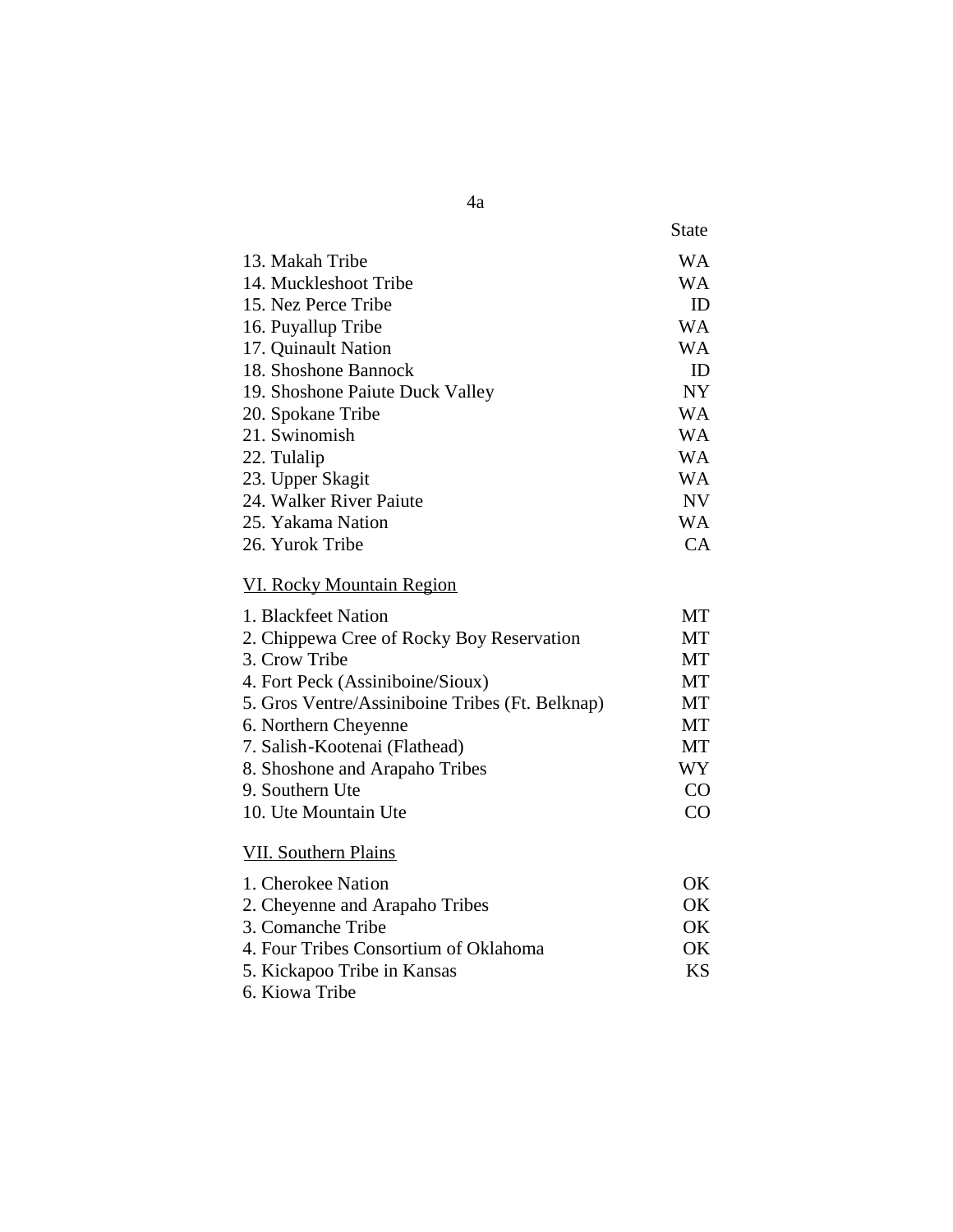|                                          | State     |
|------------------------------------------|-----------|
| 7. Otoe-Missouri Tribes                  | OK        |
| 8. Pawnee Tribe                          | OK        |
| 9. Ponca Tribe                           | OK        |
| 10. Seminole Tribe of Oklahoma           | OK        |
| 11. Wichita and Affiliated Tribes        | OK        |
| <b>VIII.</b> Southwest Region            |           |
| 1. Big Pine Paiute                       | CA        |
| 2. Bishop Tribe                          | CA        |
| 3. California-Indian Manpower Consortium | CA        |
| 4. Chemehuevi Tribe                      | CA        |
| 5. Cocopah Tribe                         | AZ        |
| 6. Colorado River Tribe                  | AZ        |
| 7. Fort Mohave Tribe                     | CA        |
| 8. Gila River Indian Community           | AZ        |
| 9. Hopi Tribe                            | AZ        |
| 10. Hualapai Tribe                       | AZ        |
| 11. Jicarilla Apache                     | <b>NM</b> |
| 12. LaJolla Band of Mission Indians      | CA        |
| 13. Moapa Band of Paiutes                | CA        |
| 14. Pascua Yaqui Tribe                   | AZ        |
| 15. Quechan Tribe                        | AZ        |
| 16. Reno Sparks Indian Colony            | <b>NV</b> |
| 17. San Carlos Apache                    | AZ        |
| 18. San Juan Pueblo                      | <b>NM</b> |
| 19. San Pasqual Band of Mission Indians  | CA        |
| 20. Tohono O'Odham Nation                | AZ        |
| 21. Torres Martinez Desert Cahuilla      | CA        |
| 22. White Mountain Apache                | AZ        |
| 23. Yavapai Apache                       | AZ        |
| 24. Zuni                                 | <b>NM</b> |

*See also* www.TulalipTERO.com/TEROWebApplications/ TERODirectory.ASPX for virtually the same list.

5a